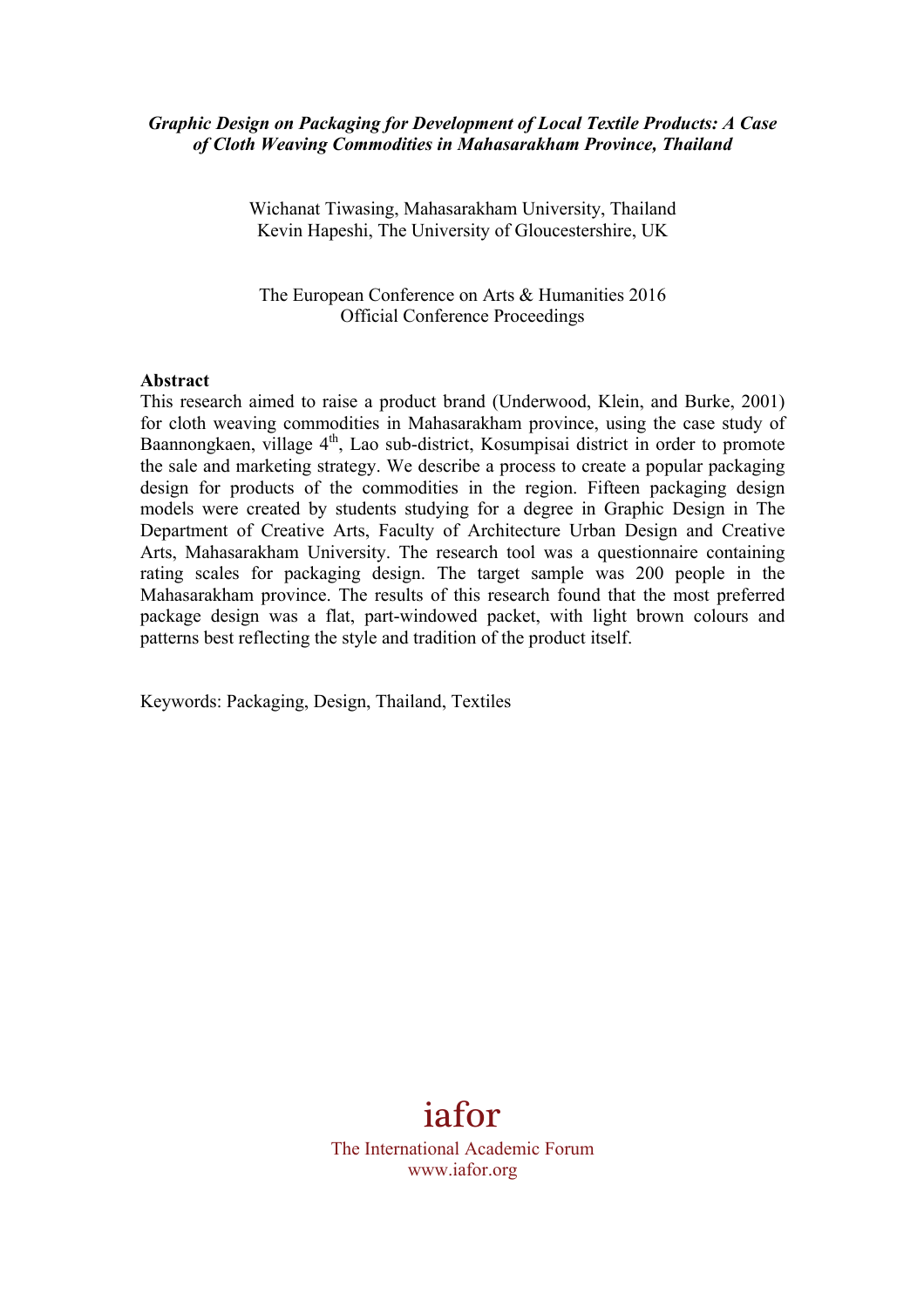#### **1. Introduction**

This is a case study demonstrating the graphic design support provided by staff and students of The University Mahasarakham to develop a brand for unique textiles produced by Baannongkaen, Village 4<sup>th</sup>, Lao sub-district, and Kosumpisai district in the in the Mahasarakham province, Thailand. The aim was to provide graphic designs for packaging that reflect the cultural traditions of the fabric styles, colours and patterns. This is important to make consumers aware of a product and to represent it accurately.

The region of Baannongkaen, Mahasarakham province in Thailand has a number of home grown textile group consisting Cotton, Silk, Mudmee, Pakama. And most of it is processed into products such as bags, shawls, sarongs (Yukimatsu, K., Chantachon, S., Pothisane, S., Kobsiriphat, W. 2008) problem is the design of products to serve the market, which cannot expand as much as it should. Such folk and weaving like a processed product is a new product that is more attractive and to bring products to a wider market. Graphics designs and packaging is part of a major push in the region to enable its products to be recognized. The aim is to make these products distinctive and to establish ties and memories with consumers and created opportunities for products to build on the local knowledge of products from fabric weaving of Baannongkaen, Mahasarakham province, Thailand. The region wants to bring its woven cloth products to a wider market. Thereby promote the image of the region as well as preserve the folk wisdom that remains contemporary to the present day.

Representative graphic design is regarded as a fundamental factor in the development of an image unique to the region. The aim is to create opportunities for marketing of the local textile products and make them desirable for consumers. The design of packaging helps make the product unique and easily remembered. For the fabrics in question it was also important to provide a channel to generate revenue for the community and help make its products stand out against other similar products. As Underwood (2003) suggested, distinctive packaging helps to promote a product to existing markets, but if it is clearly identifiable and unique good packaging can help create new markets.

In this case study staff and students at the University of Mahasarakham undertook the task to create several designs intended to accurately reflect the product itself and follow. This was then followed by a survey of consumers who were asked to rate each design on several parameters. The aim was to find which designs were preferred and therefore would be the basis of a new brand image for textiles from the region. The main objectives of this study was to create designs that project a positive image

the woven cloth from the Baannongkaen region in order to promote the products. These designs were tested for preference by consumers in order to select the best candidates to take the brand forward.

We hypothesized that graphic designs for packaging will vary in terms of preference ratings by consumers and those that *are* preferred will be designs that create the most accurate image of the product.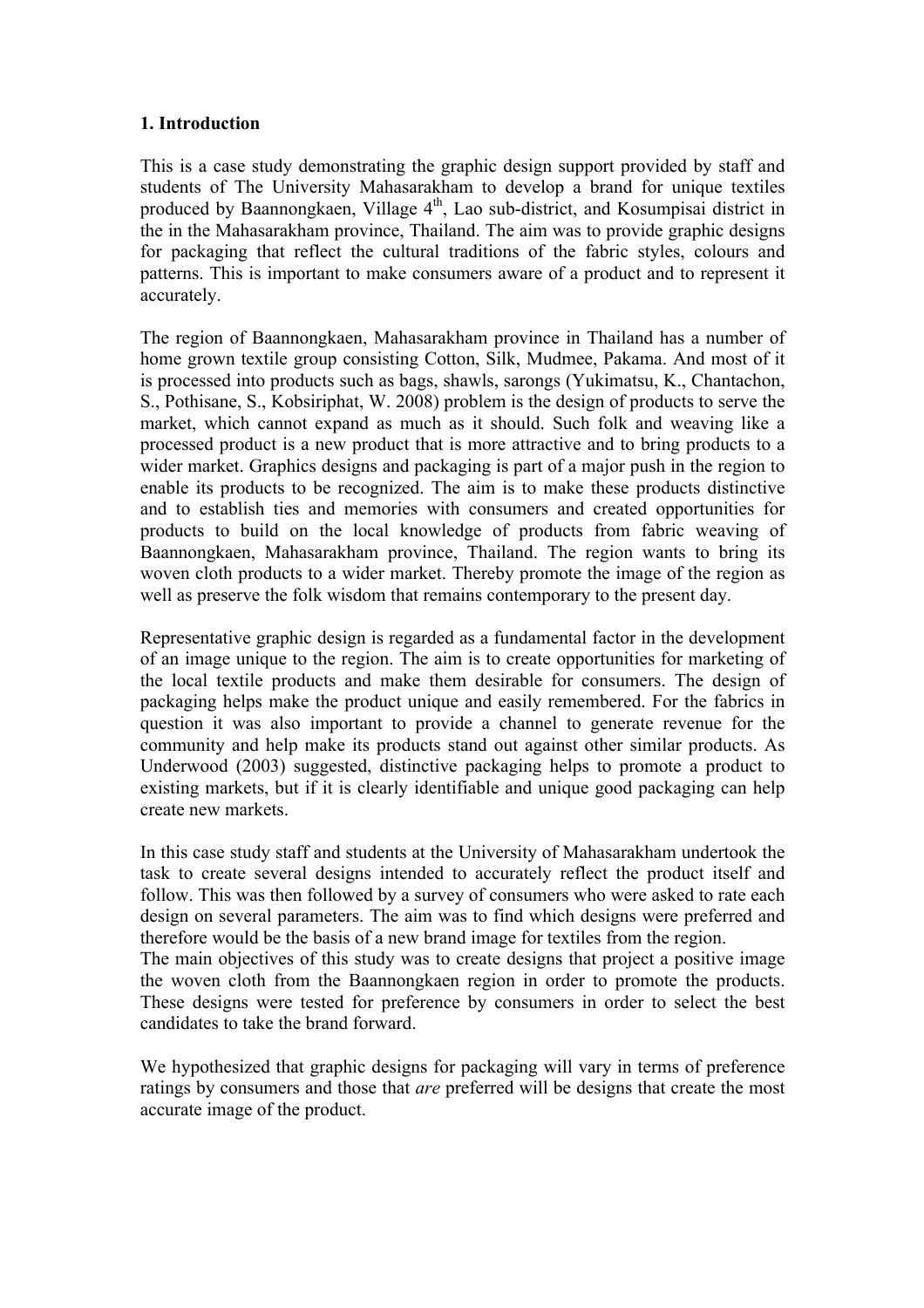# **2. Method**

### *2.1 Survey Participants*

The researchers collected data from a sample of 200 individuals in Mahasarakham Province, a total of 158 women and 42 men with an average age over 38 years (age range was 18-82 years). Participants were randomly selected for interview in a local shopping mall and asked to assess the pictorial and 3D package examples and complete the ratings scales for each.

### *2.2 Design Materials*

All the designs were produced by students who were studying a final year module in Graphics Design for their Bachelors Degree in The Department of Creative Arts, Faculty of Architecture Urban Design and Creative Arts, Mahasarakham University. The process helped students understand how the theory of design and the various element of packaging are combined to produce an effective and attractive image of products. The use of logos and colours in the packaging design is important in representing a product unique to a community.

The fifteen packaging designs were created by fifteen third-year students studying for a degree in Graphic Design. The brief to students was as follows:

*Create a package design for the weaved fabrics of the Baannongkaen culture, Mahasarakham province. The designs should reflect the textile products of the textile group as well. Packaging must be designed to a size appropriate to the product. The colours used should not be too flashy for a race with the patterned fabric of an already outstanding product. The graphic on the packaging should be used to promote the unique pattern of weaving patterns, such as stripes kit or the Dakhmak a symbol necklace for the woven fabric of Mahasarakham.*



Students followed the conceptual framework for the study shown in Figure 1 below.

*Figure 1. Conceptual Framework for the Study.*

For the planning and development their designs students were asked to study the following factors and incorporatew their findings in their designs: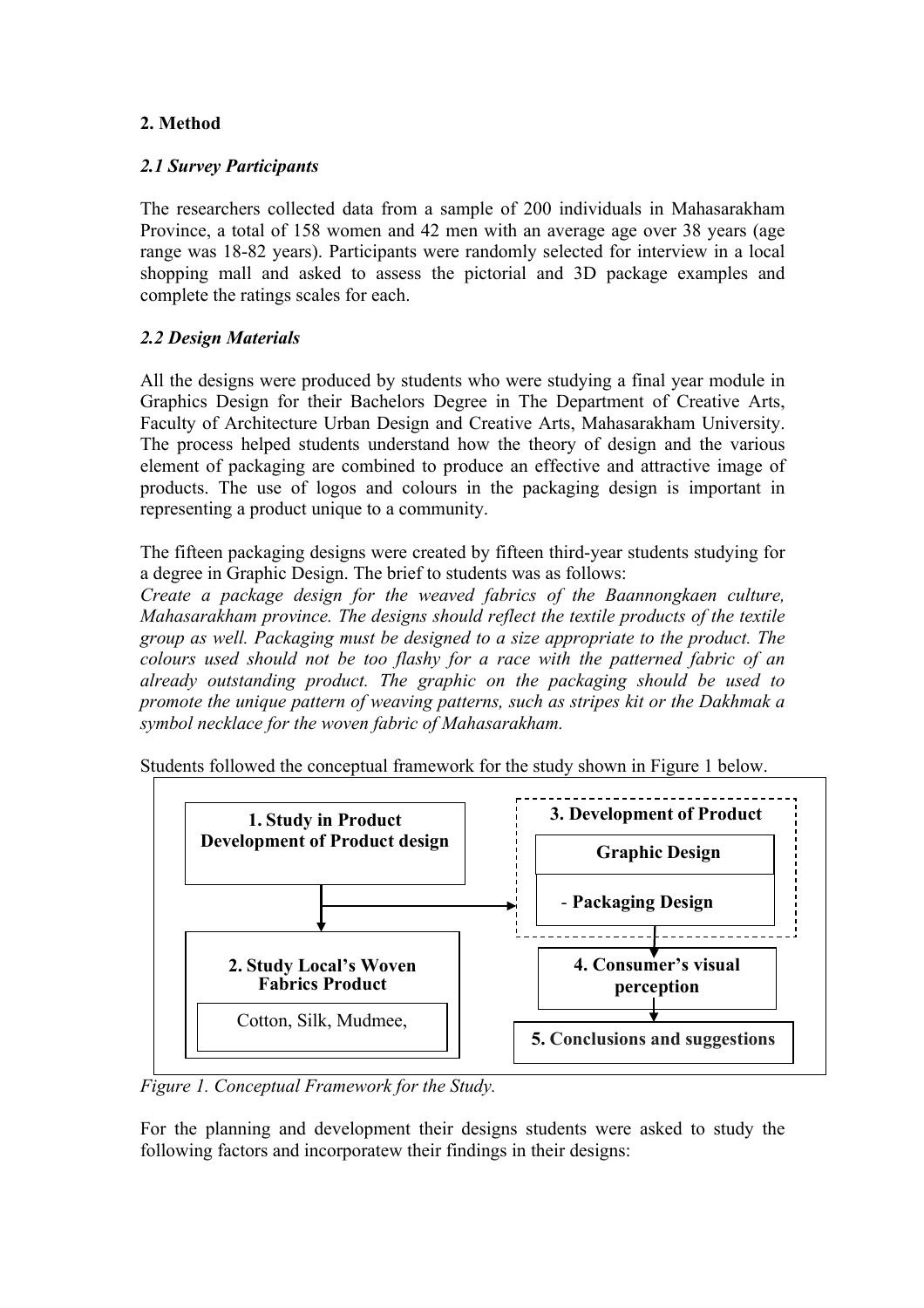1. The history of the founding of the weaving of Baannongkaen, village  $4<sup>th</sup>$ , Lao subdistrict, Kosumpisai district, Mahasarakham province; using a variety of methods to research the information including interviewing local experts.

2. The local unique woven fabric product: Cotton Silk Mudmee and Pakama

3. The factors important to packaging design including logo and colours reflective of weaved products in Baannongkaen,

4. Design a package that would be perceived as visually appealing using a style which addresses the following features:

**Colour**: the packaging colours are appropriate.

**Font**: the packaging fonts are appropriate.

**Packaging:** The packaging is suitable for textile products and therefore reflects the unique weaving. The Shape of packaging is appropriate for the product. Packaging design is appropriate for the product and the packaging are attractive overall.

5. Through an empirical survey of consumers assess the perceived satisfaction with the graphic designer to develop textile products of Baannongkaen. The questionnaire consists of packaging styles to create an alternative of Baannongkaen's cloth weaving. And acquisition case study includes logos 15 patterns and packaging 15 patterns to create a research tool. By interview to test the pictorial and 3D stimuli and questionnaires with the target group. The results were analyzed to determine the perception of the sample results to be used to design the logo and packaging for development of local textile products of Baannongkaen.

### *2.3 Research tool*

The packaging design questionnaire asked participants to indicate their perceived satisfaction on aspects of the packaging designs. This was based on that used by Peters (1994) and generally assessed the following parameters:

**Colour**: colour is appropriate. **Font**: fonts is appropriate. **Packaging:** The packaging is suitable for local textile products.

Overall the suvey was designed to assess whether the packaging reflects the unique weaving of the regioun, has a shape and packaging design that is appropriate for the product and is attractive.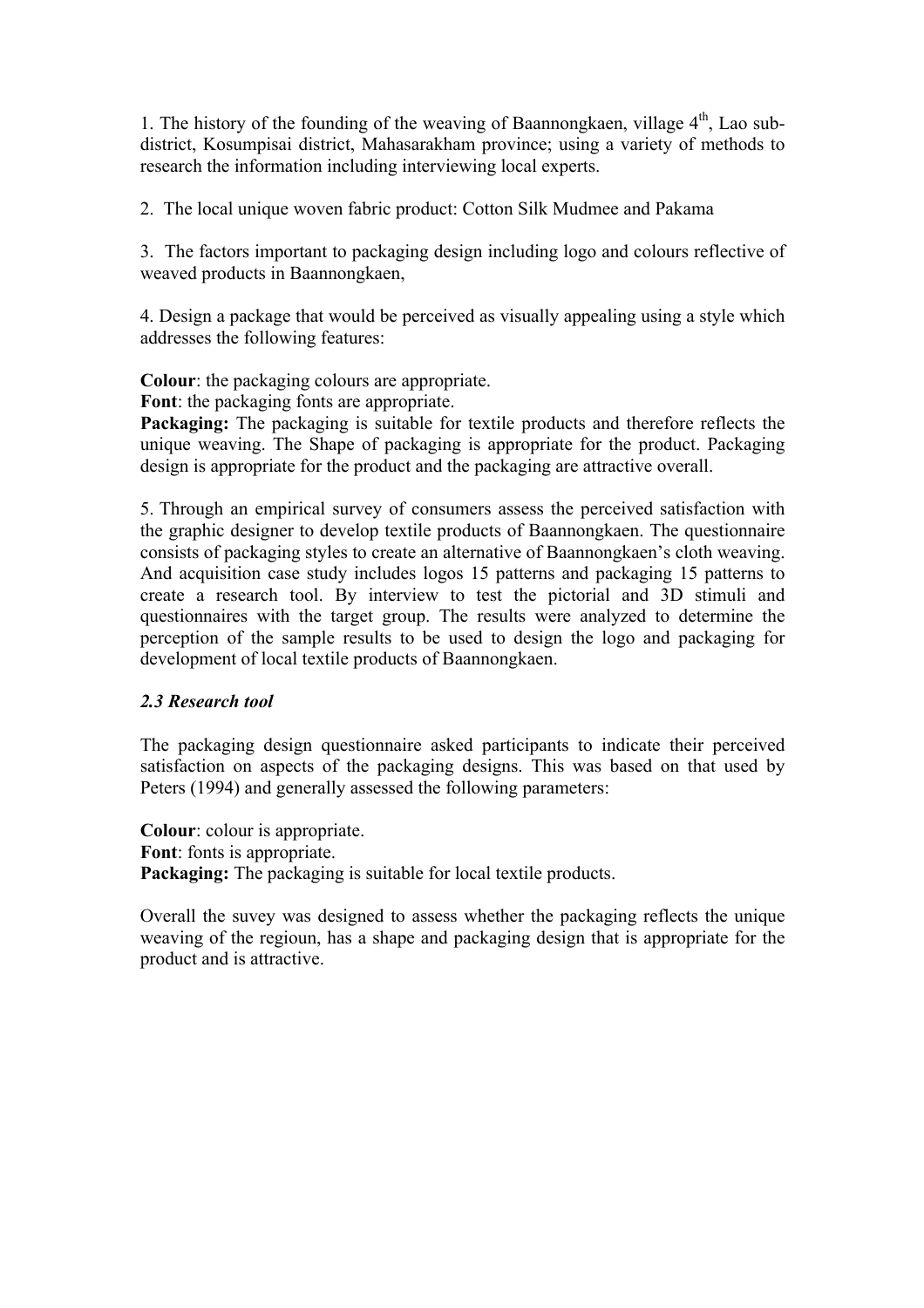| <b>Parameter</b>                                      | [Packaging's Picture here]  |                             |   |   |                                 |
|-------------------------------------------------------|-----------------------------|-----------------------------|---|---|---------------------------------|
|                                                       | <b>Not</b><br>satisfie<br>d | $\mathcal{D}_{\mathcal{L}}$ | 3 | 4 | 5<br>Extreme<br>ly<br>Satisfied |
| Colours are appropriate.                              |                             |                             |   |   |                                 |
| Fonts are appropriate.                                |                             |                             |   |   |                                 |
| Packaging is suitable for local textile<br>products.  |                             |                             |   |   |                                 |
| Packaging reflects the unique weaving.                |                             |                             |   |   |                                 |
| Shape of packaging is appropriate for the<br>product. |                             |                             |   |   |                                 |
| Packaging design is appropriate for the<br>product.   |                             |                             |   |   |                                 |
| Packaging is attractive.                              |                             |                             |   |   |                                 |

Figure 2 show the example of questionnaire scale for each of the pattern.

# *2.4 Procedure*

The survey was carried out with the help of an independent research assistant who recruited volunteer participants in various shops in the local region. Participants were told of the purpose of the study and shown examples of each packaging design, both in 3D and in pictorial form and asked to rate each on a 5-point scale (see Figure 2). For each participant the testing process took approximately 15 minutes.

### **3. Results**

For the present purposes an overall score was calculated for each package design by taking a mean average of the ratings for the original 7 dimensions used in the questionnaire. This provides a basis for comparing the preferences for each design. Figure 3 shows the overall means for each of the 15 designs graphically.

Using a One-way Analysis of Variance we found there were significant differences across all the designs (F<sub>14, 2970</sub> = 9.459; MS<sub>e</sub> = 0.432; p < 0.0001) demonstrating some designs were preferred over others.

Based on the bar graph in Figure 3 the package design scoring highest was P13, followed closely by P1, P5 and P14. This was confirmed using Tukey's pairwise comparisons, which showed P13 was significantly preferred over all other designs (p  $<$  0.05) except P1 (p > 0.06), P5 (p > 0.1) and P14 (p > 0.09).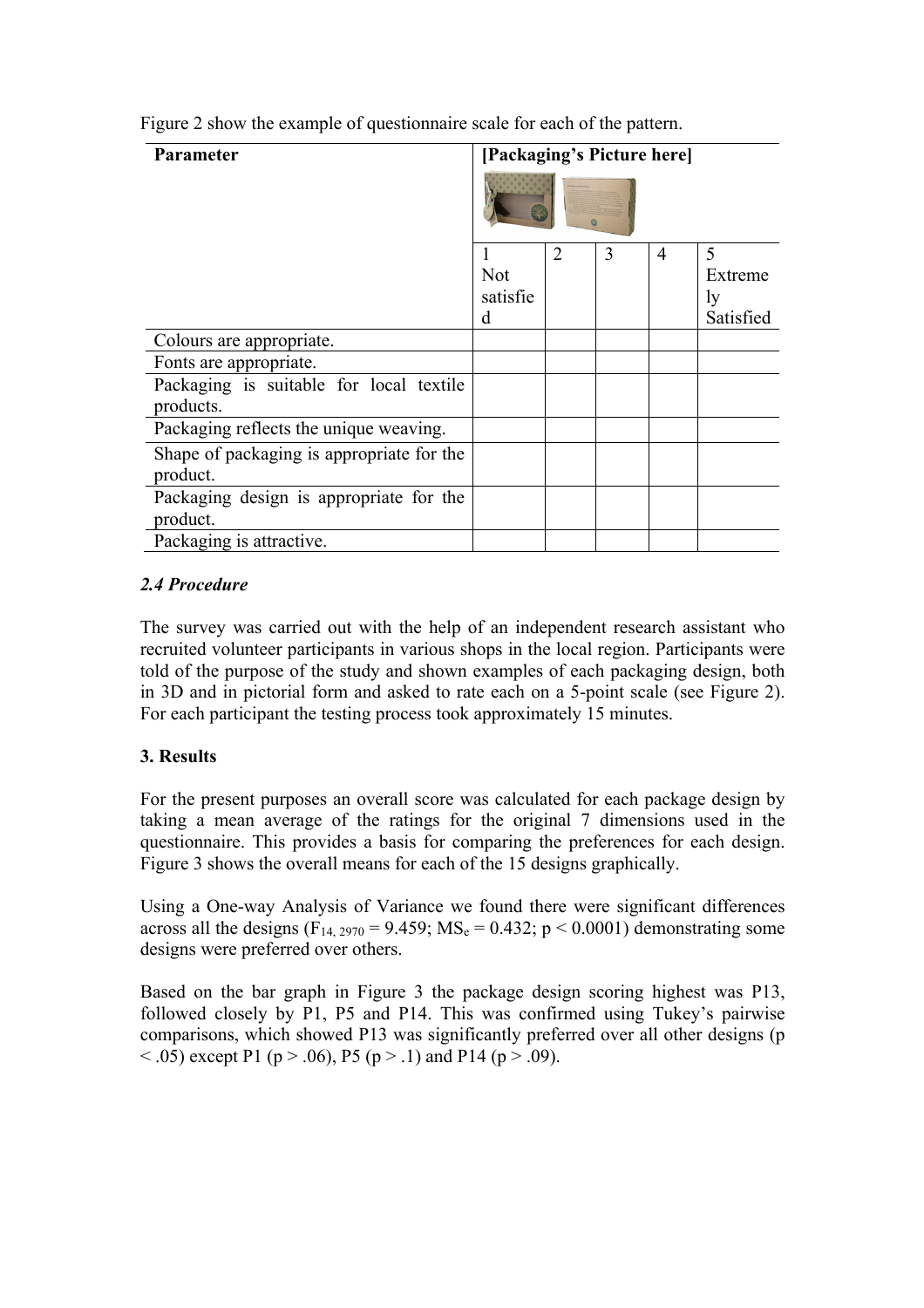

*Figure 3. Overall mean preference scores and standard errors for each of the fifteen packaging designs.*

#### **4. Discussion**

From the analysis of preference scores given by the sample from the general public in Thailand, package designs P13, P1, P5 and P14 were preferred over all others. At first glance it was not obvious why this was the case. However, close inspection shows two main common features shared by these designs. Firstly they are each relatively flat designs, which would suit fabrics folded in a traditional way. Secondly, they each have a window, which makes a small area of the surface of the contents visible (less than 50%). This is consistent with other studies that have shown the presence of a window helps make purchasing decisions (Hine, T. 1995). In addition, each of these four preferred designs uses a light brown colour pallet, which matches the kinds of traditional fabric the packages are intended for.

The less popular designs may have shared some, but not all of these features. Either dominant colours were shades other than a light brown brown (P3, P6, P7, P8, P10, P11) or box shapes were narrow and elongated (P2, P4, P10, P11, P12, P15). The odd one out is P9, which shares all the features of the four most popular except on - the pattern and text on the package is small by comparison, suggesting that the images used on the package is also important.

This study has demonstrated the value of a satisfaction survey using sample of participants from the target market in helping to decide between a number of alternative packaging designs. The outcome has been presented as guideline options for Cloth Weaving Group Baannongkaen to pick out packaging that meets the satisfaction of the target group for linking between producers and consumers that can result to the process of marketing promotion or can be used as marketing strategies to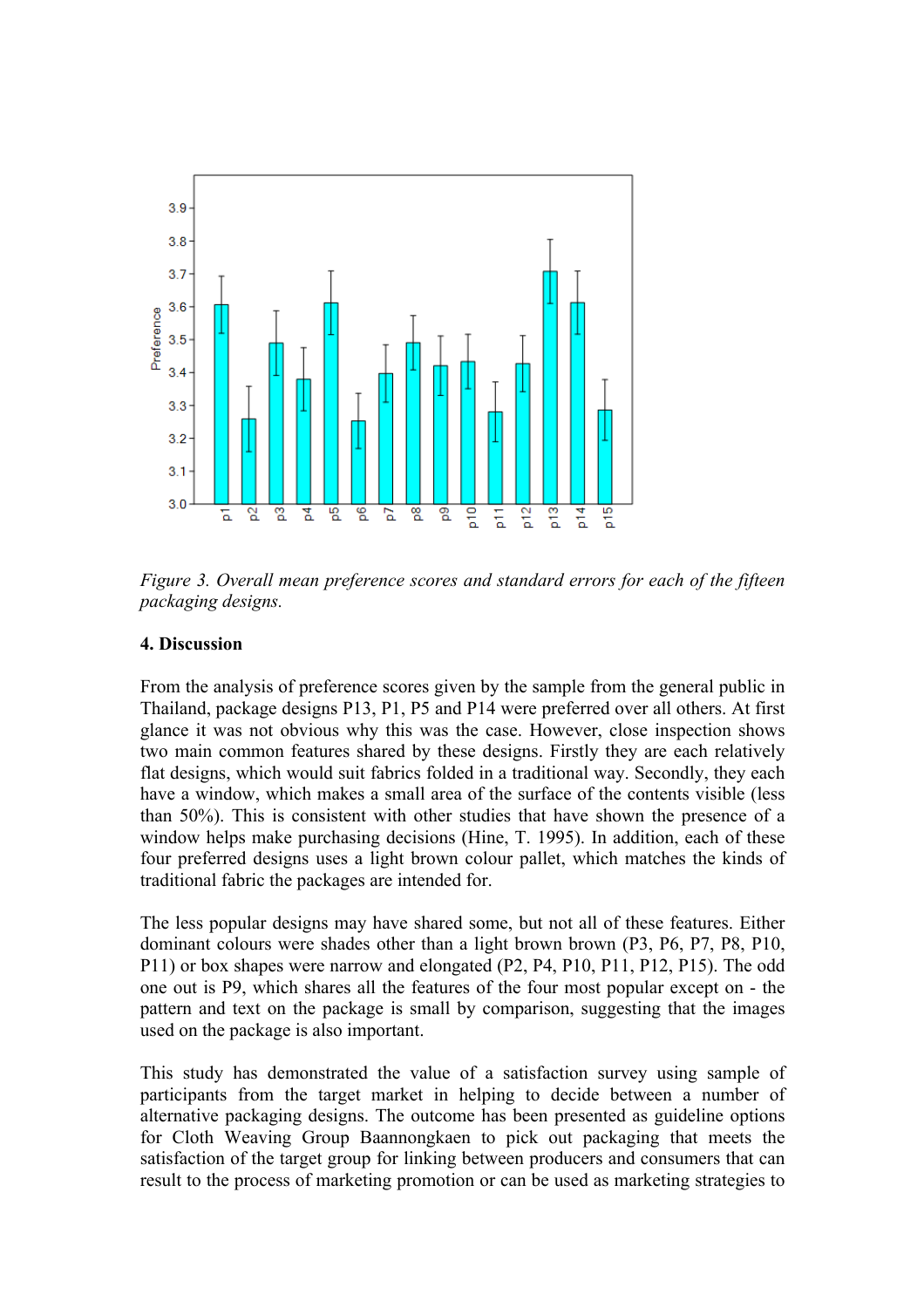increase sales of Baannongkaen's cloth weaving group, village 4, Lao sub-district, Kosumpisai district, Mahasarakham province. One of the most important aims is to help the region's economy by making the products better known and desirable. The preservation of the textile culture in the region will be one of the best ways to preserve the culture and tradition and the indigenous knowledge of the Mahasarakham province. We believe this study has achieved the require outcome and will help develop a unique, recognisable and attractive packaging brand for the local products.

**Acknowledgements:** This study was made possible by the excellent designs produced by the students of Faculty of Architecture Urban Design and Creative Arts of Mahasarakham University and the help of [research assistant].